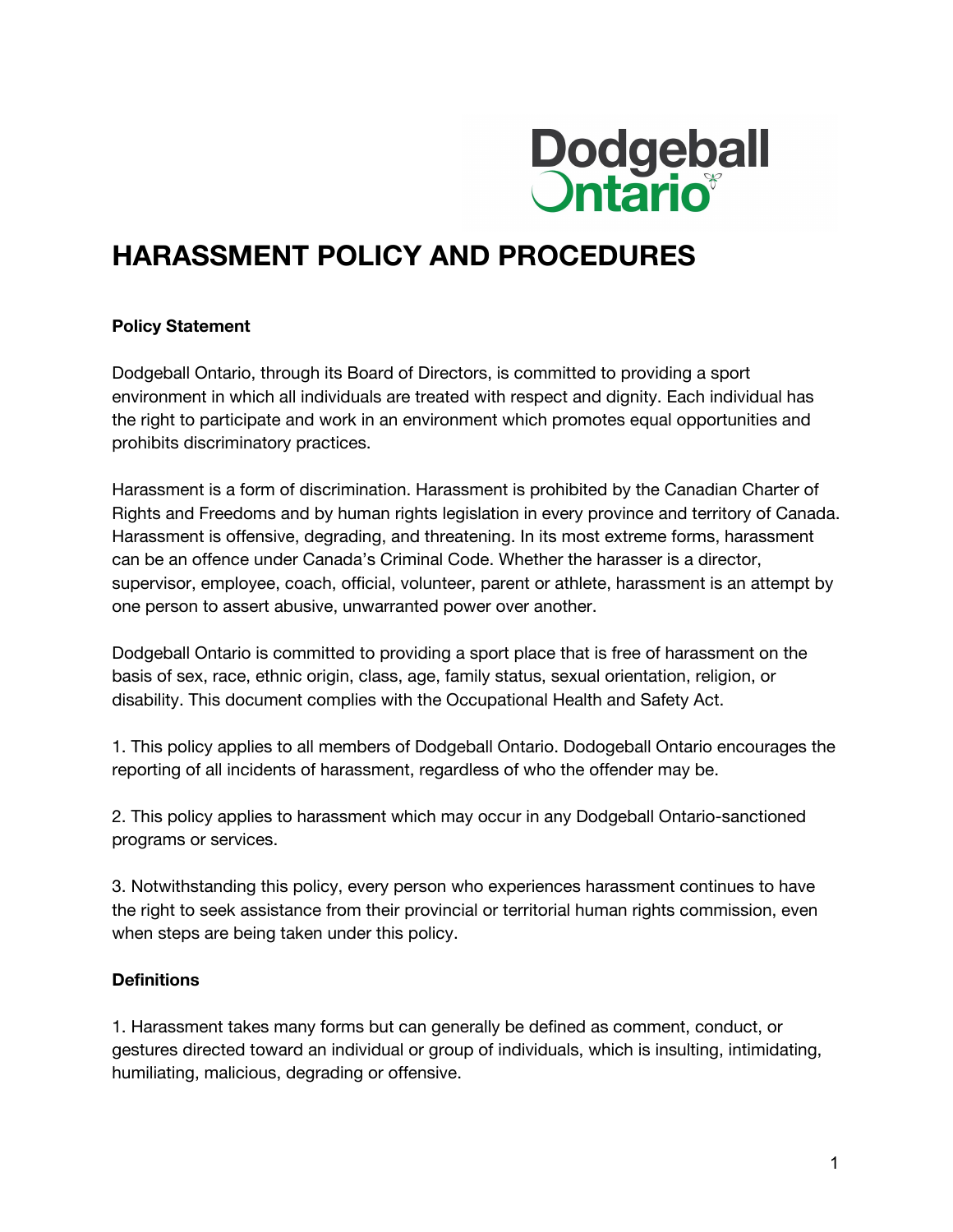2. For the purposes of this policy, sexual harassment is defined as unwelcome sexual advances, requests for sexual favours, or other verbal or physical conduct of a sexual nature when:

- submitting to or rejecting this conduct is used as the basis for making decisions which affect the individual;
- such conduct has the purpose or effect of interfering with an individual's performance; or
- such conduct creates an intimidating, hostile or offensive environment.
- 3. Types of behaviour which constitute harassment include but are not limited to:
	- written or verbal abuse or threats:
	- the display of visual material which is offensive or which one ought to know is offensive;
	- unwelcome remarks, jokes, comments, innuendo, or taunting about a person's looks, body, attire, age, race, religion, sex, or sexual orientation;
	- leering or other suggestive or obscene gestures;
	- condescending, paternalistic, or patronizing behaviour which undermines self-esteem, diminishes performance, or adversely affects working conditions;
	- practical jokes which cause awkwardness or embarrassment, endanger a person's safety, or negatively affect performance;
	- unwanted physical conduct including touching, petting, pinching, or kissing;
	- unwelcome sexual flirtations, advances, requests, or invitations; or
	- physical or sexual assault.

4. Sexual harassment most commonly occurs in the form of behaviour by males towards females; however, sexual harassment can also occur between any and all genders.

5. For the purposes of this policy, retaliation against an individual

- for having filed a complaint under this policy;
- for having participated in any procedure under this policy; or
- for having been associated with a person who filed a complaint or participated in any procedure under this policy will be treated as harassment, and will not be tolerated.

# **Responsibility**

1. Dodgeball Ontario, through the Board of Directors, is responsible for the implementation of this policy. In addition, the above will be responsible for:

- discouraging and preventing harassment within any Dodgeball Ontario-sanctioned programs and services;
- investigating formal complaints of harassment in a sensitive, responsible and timely manner;
- imposing appropriate disciplinary or corrective measures when a complaint of harassment has been substantiated, regardless of the position or authority of the offender;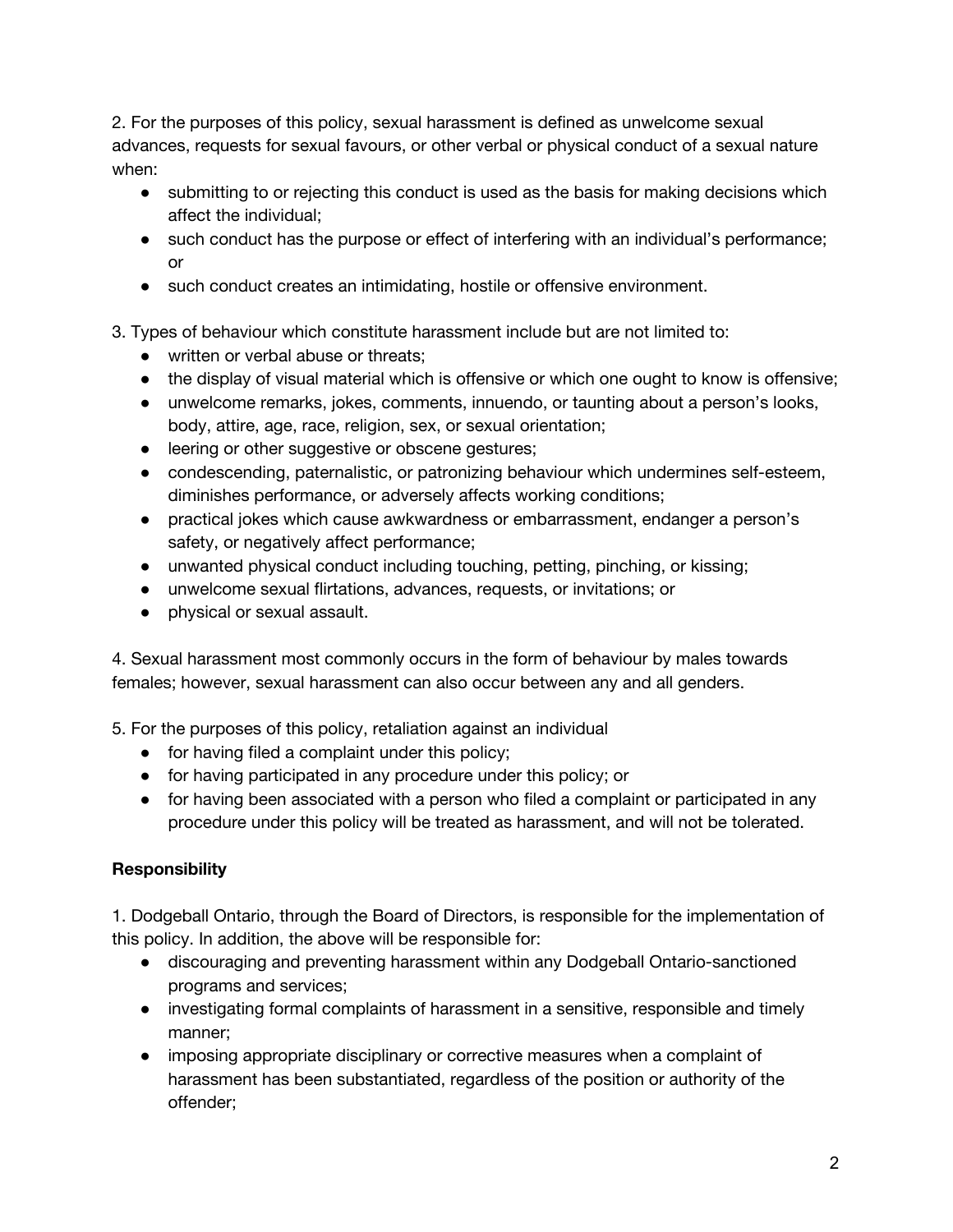- providing advice to persons who experience harassment;
- supporting and assisting any employee or member of Dodgeball Ontario who experience harassment by someone who is not an employee or member of Dodgeball Ontario;
- making all members and employees of Dodgeball Ontario aware of the problem of harassment, and in particular sexual harassment, and of the procedures contained in this policy;
- informing both complainants and respondents of the procedures contained in this policy and their rights under the law;
- annually reviewing the terms of this policy to ensure that they adequately meet the organization's legal obligations and public policy objectives;
- appointing harassment officers and providing the training and resources they need to fulfil their responsibilities under this policy; and
- appointing unbiased case review panels and appeal bodies and providing the resources and support they need to fulfil their responsibilities under this policy.

2. Every member of Dodgeball Ontario has a responsibility in ensuring the dodgeball environment is free from harassment. This means not engaging in, allowing, condoning, or ignoring behaviour contrary to this policy. In addition, any member of Dodgeball Ontario who believes that another member has experienced or is experiencing harassment is encouraged to notify a harassment officer appointed under this policy.

3. In the event that a Dodgeball Ontario Board Member or employee is a party to a complaint made under this policy, he or she shall be excluded from the procedures in this policy, except as necessary for his or her participation as a party to a complaint. For greater certainty, such Dodgeball Ontario Board Member or representative, who is a party to the complaint made under this policy shall not serve as a Harassment Officer to the complaint, sit as a member of the case review panel or appeal body to the complaint, or participate in or be privy to any Executive Committee or Board of Directors discussion or decisions concerning the complaint.

# **Coach / Athlete Sexual Relations**

1. Dodgeball Ontario believes that all coaches are in a position of trust and authority to their team members. Dodgeball Ontario, therefore, takes the position that any sexual relations between a coach who is at least 18 years of age and a team member who is less than 18 years of age is prohibited, and may constitute an offence under the Criminal Code.

2. Dodgeball Ontario takes the view that intimate sexual relations between coaches and adult athletes over the age of 18 can have harmful effects on the individual athlete involved, on other athletes and coaches and on Dodgeball Ontario's public image. Dodgeball Ontario therefore takes the position that such relationships are unacceptable for coaches coaching in any Dodgeball Ontario-sanctioned dodgeball programs or services. Where pre-existing consensual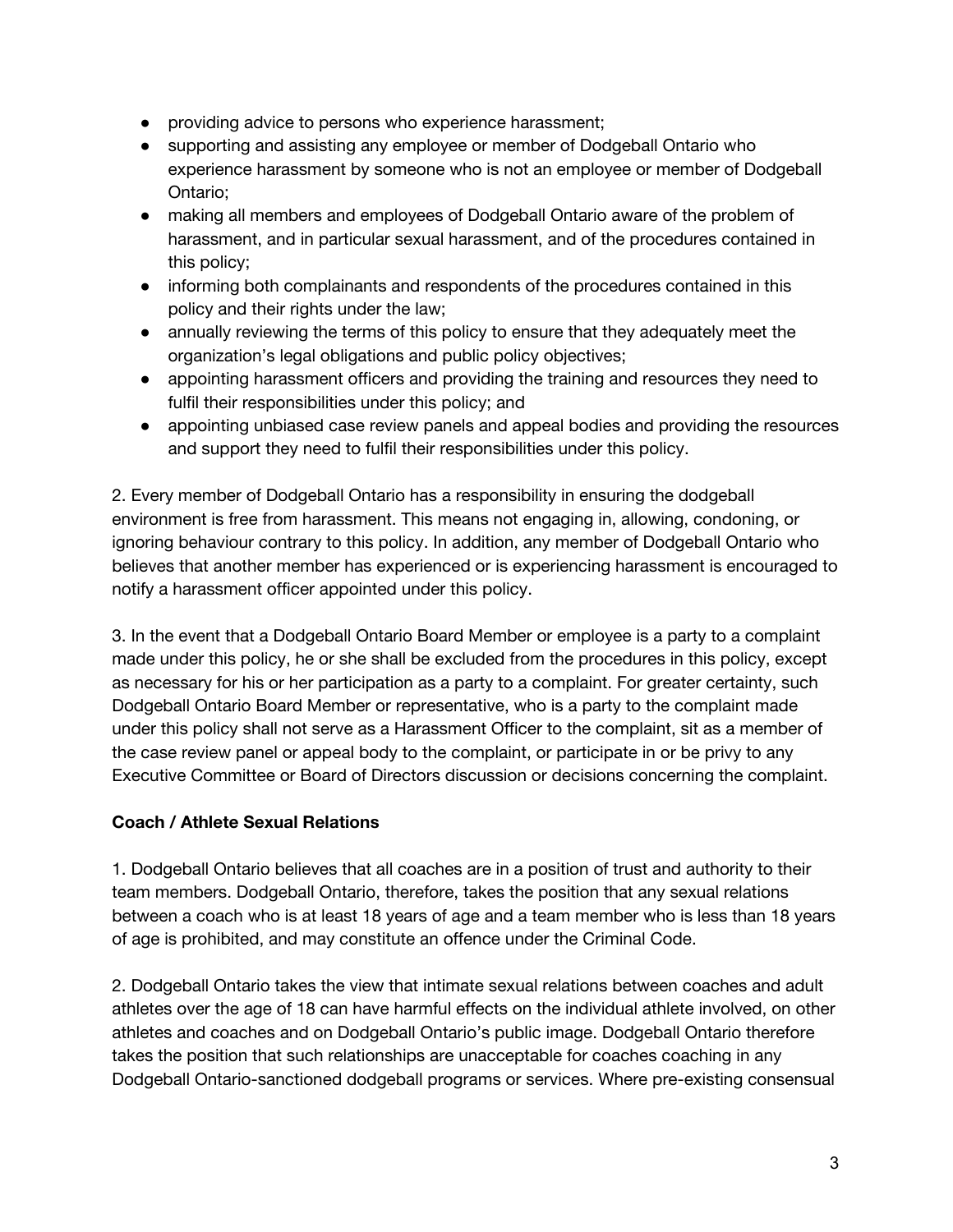relationships exist, Dodgeball Ontario must be notified so that appropriate action is implemented as required.

3. Should Dodgeball Ontario become aware of a sexual relationship that has developed between an athlete and a coach, Dodgeball Ontario will investigate and take appropriate action.

## **Disciplinary Action**

Employees or members of Dodgeball Ontario against whom a complaint of harassment is substantiated may be severely disciplined, up to and including employment dismissal or termination of membership in cases where the harassment takes the form of assault, sexual assault, or a related sexual offence.

# **Confidentiality**

1. Dodgeball Ontario understands it can be extremely difficult to come forward with a complaint of harassment and that it can be devastating to be wrongly accused or convicted of harassment. Dodgeball Ontario recognizes the interests of both the complainant and the respondent in keeping the matter confidential.

2. Dodgeball Ontario shall not disclose to outside parties the name of the complainant, the circumstances giving rise to the complaint, or the name of the respondent unless such disclosure is required by a disciplinary or other remedial process.

# **Harassment Officers**

1. Dodgeball Ontario shall appoint at least two persons, who are different genders, who are themselves members or employees of Dodgeball Ontario, to serve as officers under this policy. If more than two officers are appointed, Dodgeball Ontario shall ensure a gender balance.

2. The role of the harassment officers is to serve in a neutral, unbiased capacity and to receive complaints, assist in informal resolution of complaints, and investigate formal written complaints. In carrying out their duties under this policy, officers shall be directly responsible to Dodgeball Ontario's Board of Directors.

3. Dodgeball Ontario shall ensure officers receive appropriate training and support for carrying out their responsibilities under this policy.

### **Complaint Procedures**

1. A person who experiences harassment is encouraged to make it known to the harasser that the behaviour is unwelcome, offensive, and contrary to this policy.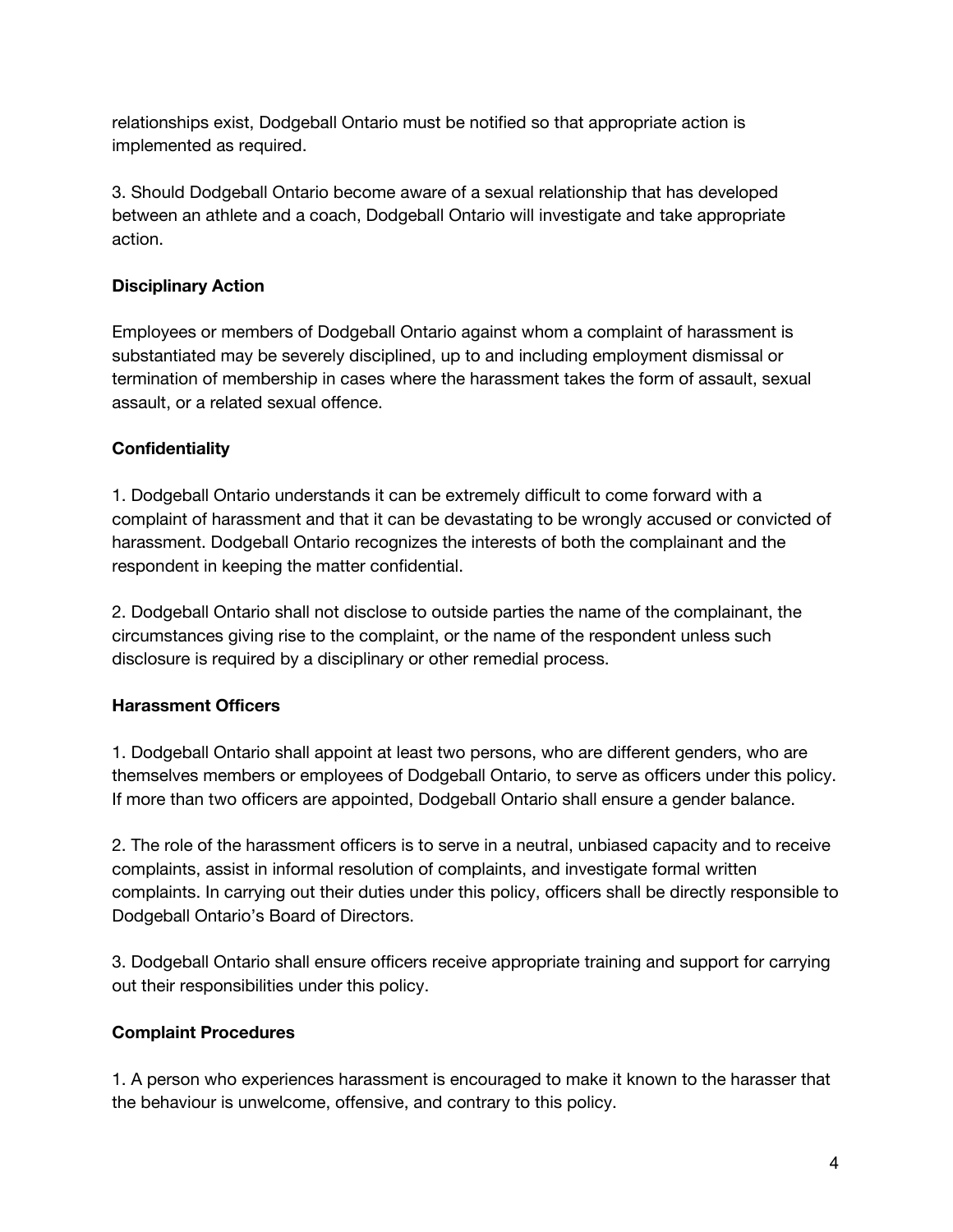2. If confronting the harasser is not possible, or if after confronting the harasser the harassment continues, the complainant should seek the advice of a harassment officer.

3. The harassment officer shall inform the complainant of:

- the options for pursuing an informal resolution of his or her complaint;
- the right to lay a formal written complaint under this policy when an informal resolution is inappropriate or not feasible;
- the availability of counselling and other support provided by Dodgeball Ontario;
- the confidentiality provisions of this policy;
- the right to be represented by a person of choice (including legal counsel) at any stage in the complaint process;
- the external mediation/arbitration mechanisms that may be available;
- the right to withdraw from any further action in connection with the complaint at any stage (even through Dodgeball Ontario might continue to investigate the complaint); and
- other avenues of resource, including the right to file a complaint with a Human Rights Commission or, where appropriate, to contact the police to have them lay a formal charge under the Criminal Code.

4. There are four possible outcomes to this initial meeting of complainant and harassment officer.

(a) The complainant and harassment officer agree the conduct does not constitute harassment.

If this occurs, the harassment officer will take no further action and will make a written record.

(b) The complainant brings evidence of harassment and chooses to pursue an informal resolution of the complaint.

If informal resolution yields a result which is acceptable to both parties, the harassment officer will make a written record that a complaint was made and was resolved informally to the satisfaction of both parties, and will take no further action.

If the informal resolution fails to satisfy the complainant, the complainant will reserve the option of laying a formal written complaint.

(c) The complainant brings evidence of harassment and decides to lay a formal written complaint.

If this occurs, the harassment officers will assist the complainant in drafting a formal written complaint, to be signed by the complainant, and a copy given to the respondent without delay.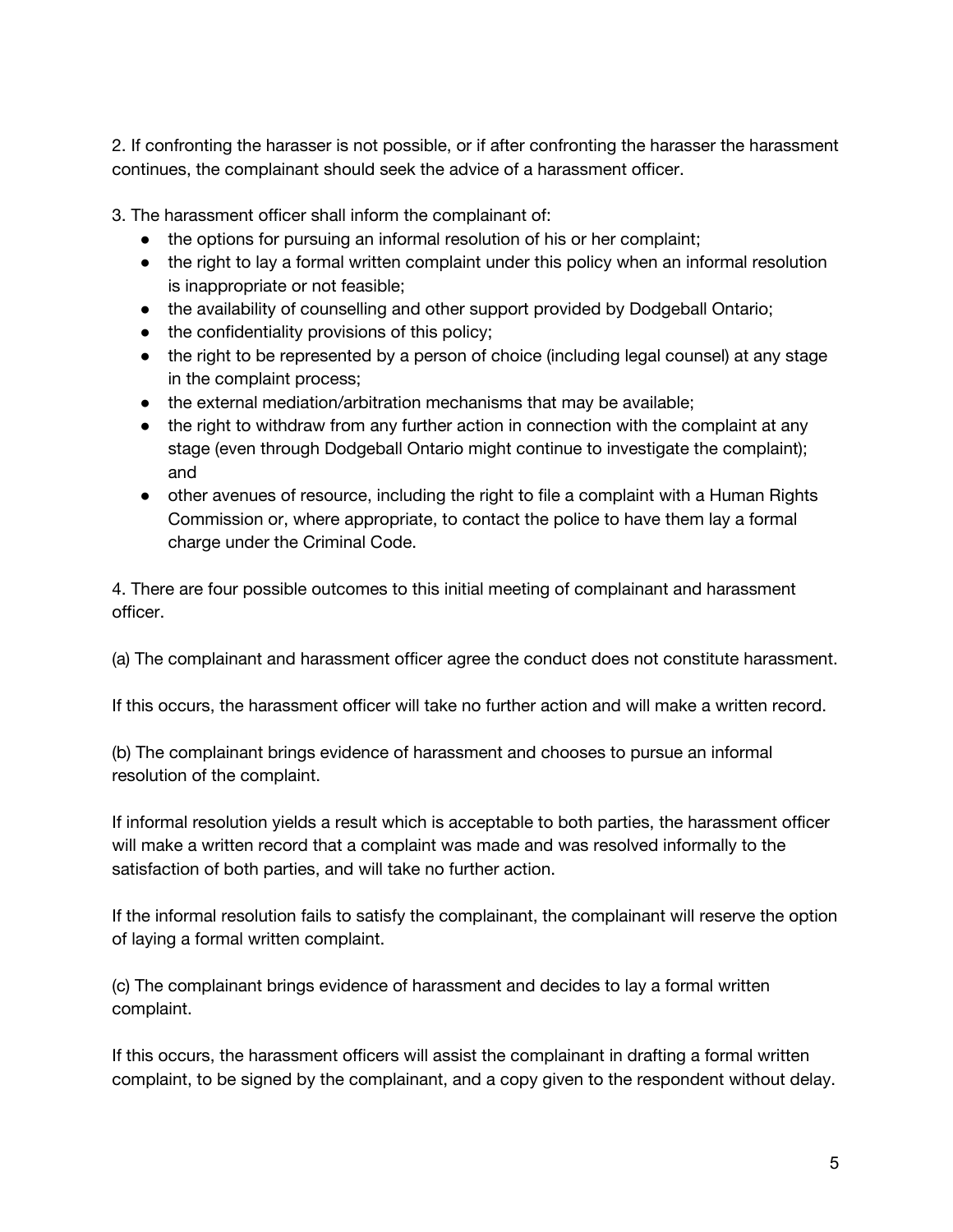The written complaint should set out the details of the incident(s), the names of any witnesses to the incident(s), and should be dated and signed.

The respondent will be given an opportunity to provide a written response to the complaint. The harassment officer may assist the respondent in preparing the response.

(d) The complainant brings evidence of harassment but does not wish to lay a formal complaint.

If this occurs, the harassment officer must decide if the alleged harassment is serious enough to warrant laying a formal written complaint, even if it is against the wishes of the complainant.

When the harassment officer decides that the evidence and surrounding circumstances require a formal written complaint, the harassment officer will issue a formal written complaint and, without delay, provide copies of the complaint to both the complainant and the respondent.

5. As soon as possible after receiving the written complaint, but within 21 days, the harassment officer shall submit a report to Dodgeball Ontario's Executive Committee, containing the documentation filed by both parties along with a recommendation that:

- no further action be taken because the complaint is unfounded or the conduct cannot reasonably be said to fall within this policy's definition of harassment; or
- the complaint should be referred to a case panel.

A copy of this report shall be provided, without delay, to both the complainant and the respondent.

6. The Executive shall review the report of the harassment officer and shall, upon the recommendation of the harassment officer in his or her report, appoint a case review panel. Where the report of the harassment officer does not recommend the complaint be referred to a case review panel, the Executive Committee may, in its sole discretion, appoint a case review panel to consider the complaint and the decision of the Executive Committee shall be final and binding on the parties to the complaint. In this case, the decision of the Executive Committee will be communicated to the parties to the complaint within 7 days of the decision.

7. Within 21 days of its appointment, the case review panel shall convene a hearing. The hearing shall be governed by such procedures as the panel may decide, provided that:

- the complainant and respondent shall be given 14 days notice, in writing, of the day, time and place of the hearing;
- a quorum shall be all three panel members;
- decisions shall be by majority vote. If a majority vote decision is not possible, the decision of the chairperson will be the decision of the panel;
- the hearing shall be held in camera;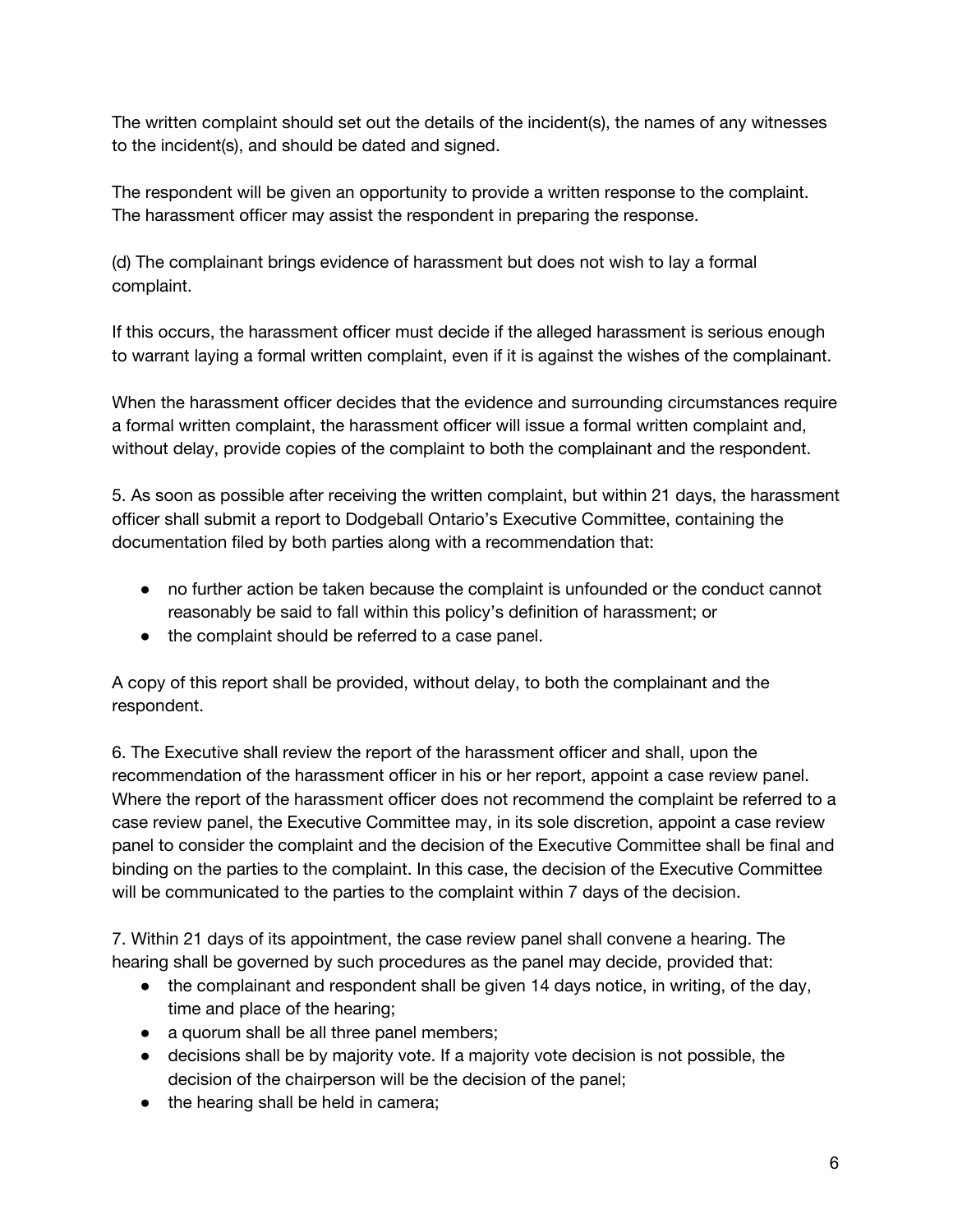- both parties shall be present at the hearing to give evidence and to answer questions of the other party and of the panel. If the complainant does not appear, the matter will be dismissed (unless the complainant decided not to lay a formal complaint, but the evidence and surrounding circumstances were such as to require a formal written complaint). If the respondent does not appear, the hearing will proceed;
- the complainant and respondent may be accompanied by a representative or advisor; and
- the harassment officer may attend the hearing at the request of the panel.

8. Within 14 days of the hearing, the case review panel shall present its findings in a report to Dodgeball Ontario's Board of Directors which shall contain:

- a summary of the relevant facts;
- a determination as to whether the acts complained of constitute harassment as defined in this policy;
- recommended disciplinary action against the respondent, if the acts constitute harassment; and
- recommended measures to remedy or mitigate the harm or loss suffered by the complainant, if the acts constitute harassment.

9. If the panel determines the allegations of harassment are false, vexatious, retaliatory, or unfounded, their report shall recommend disciplinary action against the complainant.

10. A copy of the report of the case review panel shall be provided, without delay, to both the complainant and the respondent.

11. When determining appropriate disciplinary action and corrective measures, the case review panel shall consider factors such as:

- the nature of the harassment;
- whether the harassment involved any physical contact;
- whether the harassment was an isolated incident or part of an ongoing pattern;
- the nature of the relationship between complainant and harasser;
- the age of the complainant;
- whether the harasser had been involved in previous harassment incidents;
- whether the harasser admitted responsibility and expressed a willingness to change; and
- whether the harasser retaliated against the complainant.

12. In recommending disciplinary sanctions, the panel may consider the following option, singly or in combination, depending on the severity of the harassment:

- a verbal apology;
- a written apology;
- a letter of reprimand from Dodgeball Ontario;
- a fine or levy;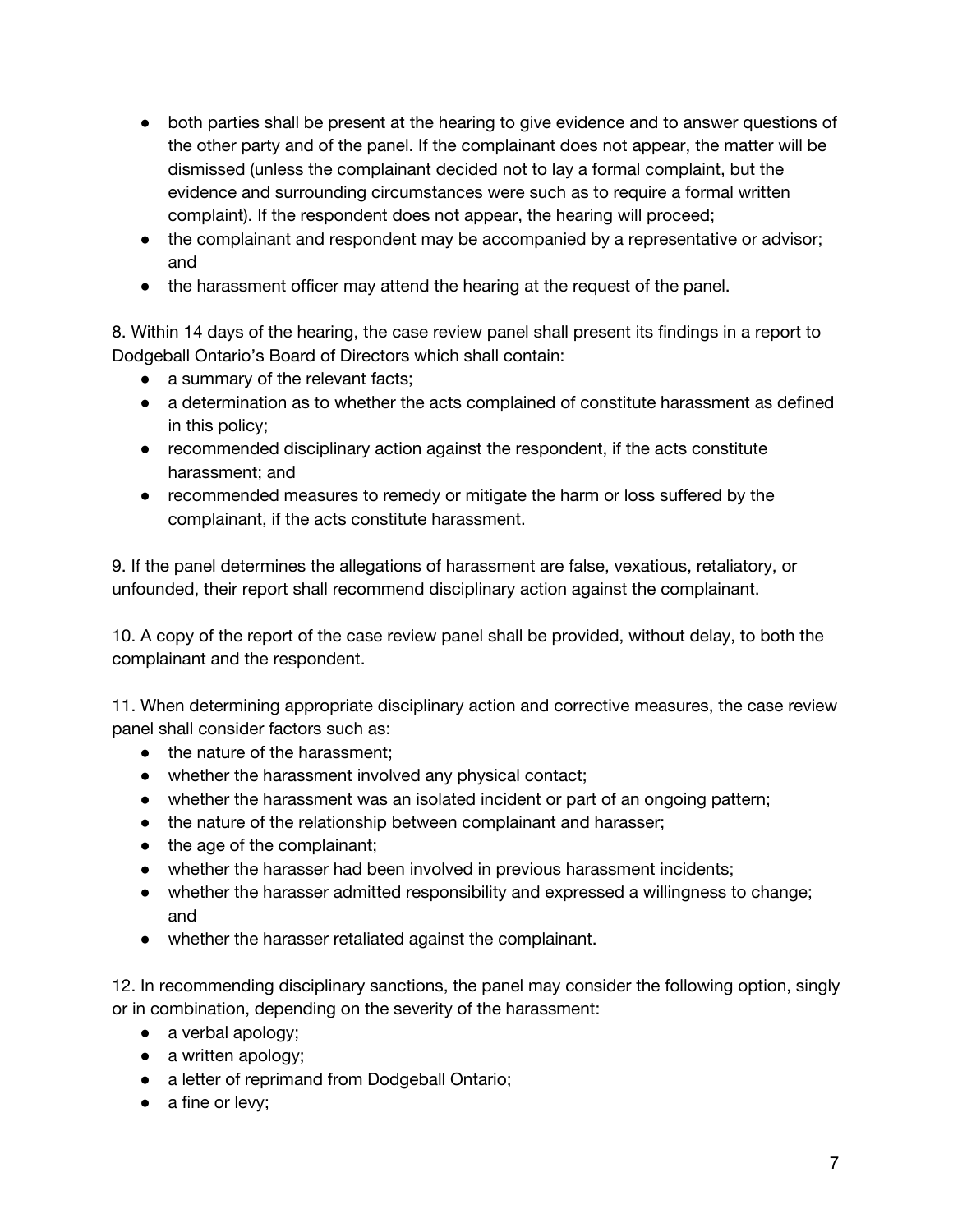- referral to counselling;
- removal of certain privileges of membership or employment;
- demotion or a pay cut;
- temporary suspension with or without pay;
- termination of employment or contract; or
- expulsion from membership.

13. Where the investigation does not result in a finding of harassment, a copy of the report of the case review panel shall be placed in the harassment officers' files. These files shall be kept confidential and access to them shall be restricted by Dodgeball Ontario's Board of Directors to any person the members of the Board of Directors deem appropriate and necessary.

14. Where the investigation results in a finding of harassment, a copy of the report of the case review panel shall be placed in the personnel or membership file of the respondent. Unless the findings of the panel are overturned upon appeal, this report shall be retained for a minimum of seven (7) years.

### **Procedure Where a Person Believes a Colleague Has Been Harassed**

Where a person believes a colleague has experienced or is experiencing harassment and reports this belief to a harassment officer, the officer shall meet with the person who is said to have experienced harassment and shall then proceed in accordance with Section 3 of the Complaint Procedure.

### **Appeals**

1. Both the complainant and the respondent shall have the right to appeal the decision and recommendations of the case review panel. A Notice of Appeal, stating the grounds from the appeal, must be provided to the Board of Directors within fourteen (14) days of the complainant or respondent receiving the panel's report.

2. Permissible grounds for an appeal are:

- the panel did not follow the procedures laid out in this policy;
- members of the panel were influenced by bias; or
- the panel reached a decision which was grossly unfair or unreasonable.

3. In the event that a Notice of Appeal is filed, Dodgeball Ontario's Board of Directors, excluding the members of the case review panel, shall together appoint a minimum of four (4) members to constitute the appeal body. This appeal body shall consist of two (2) women and two (2) men. These individuals must have no significant personal or professional involvement with either the complainant or respondent, and no prior involvement in the dispute between them.